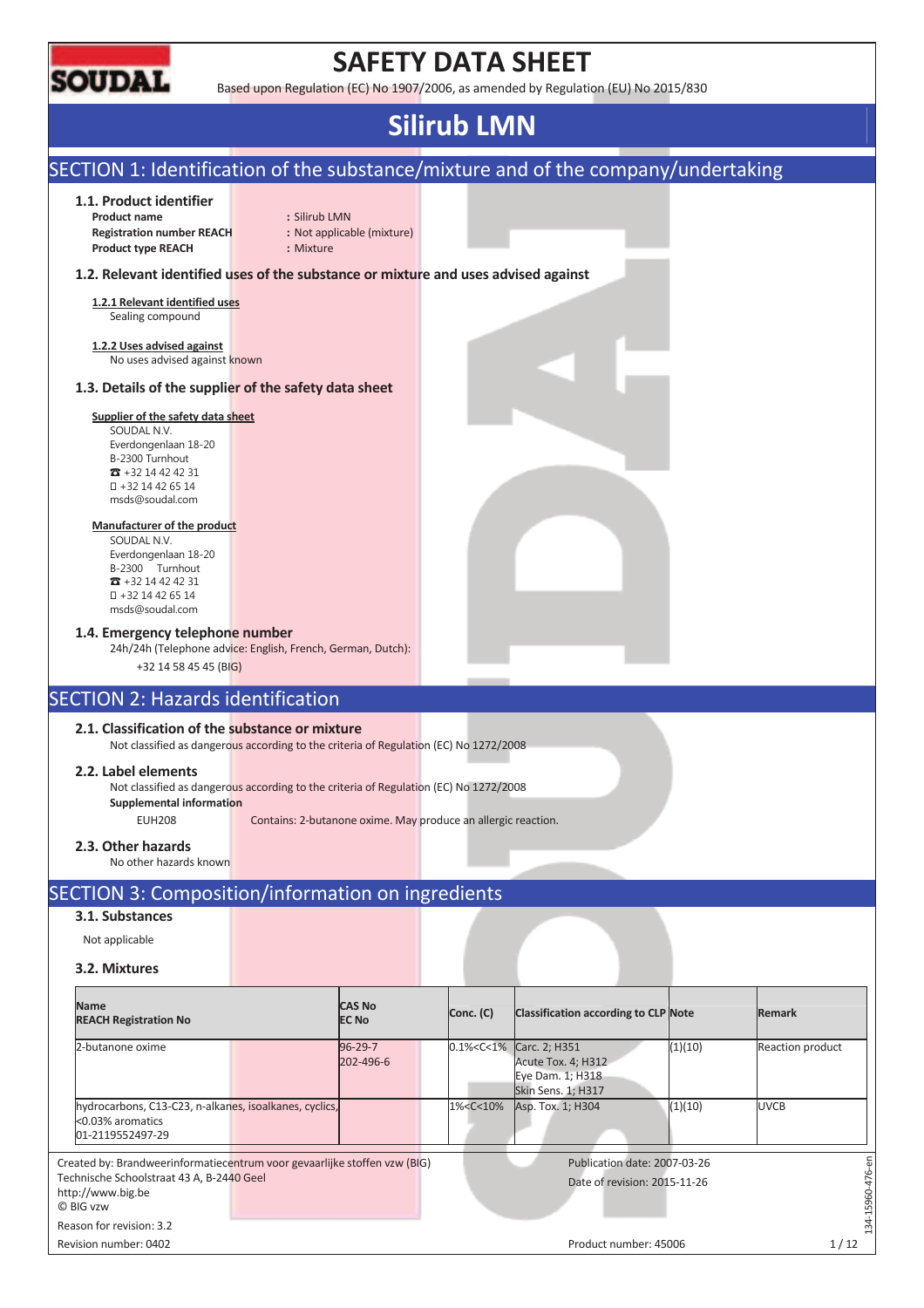|                                                                                                                                                                                                                                                                                                                                                                                                                                                                                                             |                                                                                                                                                                                                                                                                                                                                                                                                                                                                                                                           | <b>Silirub LMN</b>                                                                                                                       |      |
|-------------------------------------------------------------------------------------------------------------------------------------------------------------------------------------------------------------------------------------------------------------------------------------------------------------------------------------------------------------------------------------------------------------------------------------------------------------------------------------------------------------|---------------------------------------------------------------------------------------------------------------------------------------------------------------------------------------------------------------------------------------------------------------------------------------------------------------------------------------------------------------------------------------------------------------------------------------------------------------------------------------------------------------------------|------------------------------------------------------------------------------------------------------------------------------------------|------|
| (1) For H-statements in full: see heading 16                                                                                                                                                                                                                                                                                                                                                                                                                                                                | (10) Subject to restrictions of Annex XVII of Regulation (EC) No. 1907/2006                                                                                                                                                                                                                                                                                                                                                                                                                                               |                                                                                                                                          |      |
| <b>SECTION 4: First aid measures</b>                                                                                                                                                                                                                                                                                                                                                                                                                                                                        |                                                                                                                                                                                                                                                                                                                                                                                                                                                                                                                           |                                                                                                                                          |      |
| 4.1. Description of first aid measures<br>General:<br>If you feel unwell, seek medical advice.<br><b>After inhalation:</b><br>After skin contact:<br>After eye contact:<br>After ingestion:<br>4.2.1 Acute symptoms<br><b>After inhalation:</b><br>No effects known.<br>After skin contact:<br>No effects known.<br>After eye contact:<br>No effects known.<br>After ingestion:<br>No effects known.<br>4.2.2 Delayed symptoms<br>No effects known.<br>If applicable and available it will be listed below. | Remove the victim into fresh air. Respiratory problems: consult a doctor/medical service.<br>Wash immediately with lots of water. Soap may be used. Take victim to a doctor if irritation persists.<br>Rinse with water. Take victim to an ophthalmologist if irritation persists.<br>Rinse mouth with water. Consult a doctor/medical service if you feel unwell.<br>4.2. Most important symptoms and effects, both acute and delayed<br>4.3. Indication of any immediate medical attention and special treatment needed |                                                                                                                                          |      |
| <b>SECTION 5: Firefighting measures</b>                                                                                                                                                                                                                                                                                                                                                                                                                                                                     |                                                                                                                                                                                                                                                                                                                                                                                                                                                                                                                           |                                                                                                                                          |      |
| 5.1. Extinguishing media<br>5.1.1 Suitable extinguishing media:<br>Polyvalent foam. ABC powder. Carbon dioxide.<br>5.1.2 Unsuitable extinguishing media:<br>No unsuitable extinguishing media known.<br>5.3. Advice for firefighters<br>5.3.1 Instructions:<br>No specific fire-fighting instructions required.<br>5.3.2 Special protective equipment for fire-fighters:                                                                                                                                    | 5.2. Special hazards arising from the substance or mixture<br>Upon combustion: formation of CO, CO2 and small quantities of nitrous vapours.<br>Gloves. Protective clothing. Heat/fire exposure: compressed air/oxygen apparatus.                                                                                                                                                                                                                                                                                         |                                                                                                                                          |      |
| <b>SECTION 6: Accidental release measures</b>                                                                                                                                                                                                                                                                                                                                                                                                                                                               |                                                                                                                                                                                                                                                                                                                                                                                                                                                                                                                           |                                                                                                                                          |      |
| No naked flames.<br>See heading 8.2<br>6.1.2 Protective equipment for emergency responders<br>Gloves. Protective clothing.<br>Suitable protective clothing<br>See heading 8.2<br>6.2. Environmental precautions                                                                                                                                                                                                                                                                                             | 6.1. Personal precautions, protective equipment and emergency procedures<br>6.1.1 Protective equipment for non-emergency personnel<br>Contain leaking substance. Use appropriate containment to avoid environmental contamination.                                                                                                                                                                                                                                                                                        |                                                                                                                                          |      |
|                                                                                                                                                                                                                                                                                                                                                                                                                                                                                                             | 6.3. Methods and material for containment and cleaning up                                                                                                                                                                                                                                                                                                                                                                                                                                                                 |                                                                                                                                          |      |
|                                                                                                                                                                                                                                                                                                                                                                                                                                                                                                             |                                                                                                                                                                                                                                                                                                                                                                                                                                                                                                                           | Scoop solid spill into closing containers. Clean contaminated surfaces with a soap solution. Wash clothing and equipment after handling. |      |
| 6.4. Reference to other sections<br>See heading 13.                                                                                                                                                                                                                                                                                                                                                                                                                                                         |                                                                                                                                                                                                                                                                                                                                                                                                                                                                                                                           |                                                                                                                                          |      |
| Reason for revision: 3.2                                                                                                                                                                                                                                                                                                                                                                                                                                                                                    |                                                                                                                                                                                                                                                                                                                                                                                                                                                                                                                           | Publication date: 2007-03-26<br>Date of revision: 2015-11-26                                                                             |      |
| Revision number: 0402                                                                                                                                                                                                                                                                                                                                                                                                                                                                                       |                                                                                                                                                                                                                                                                                                                                                                                                                                                                                                                           | Product number: 45006                                                                                                                    | 2/12 |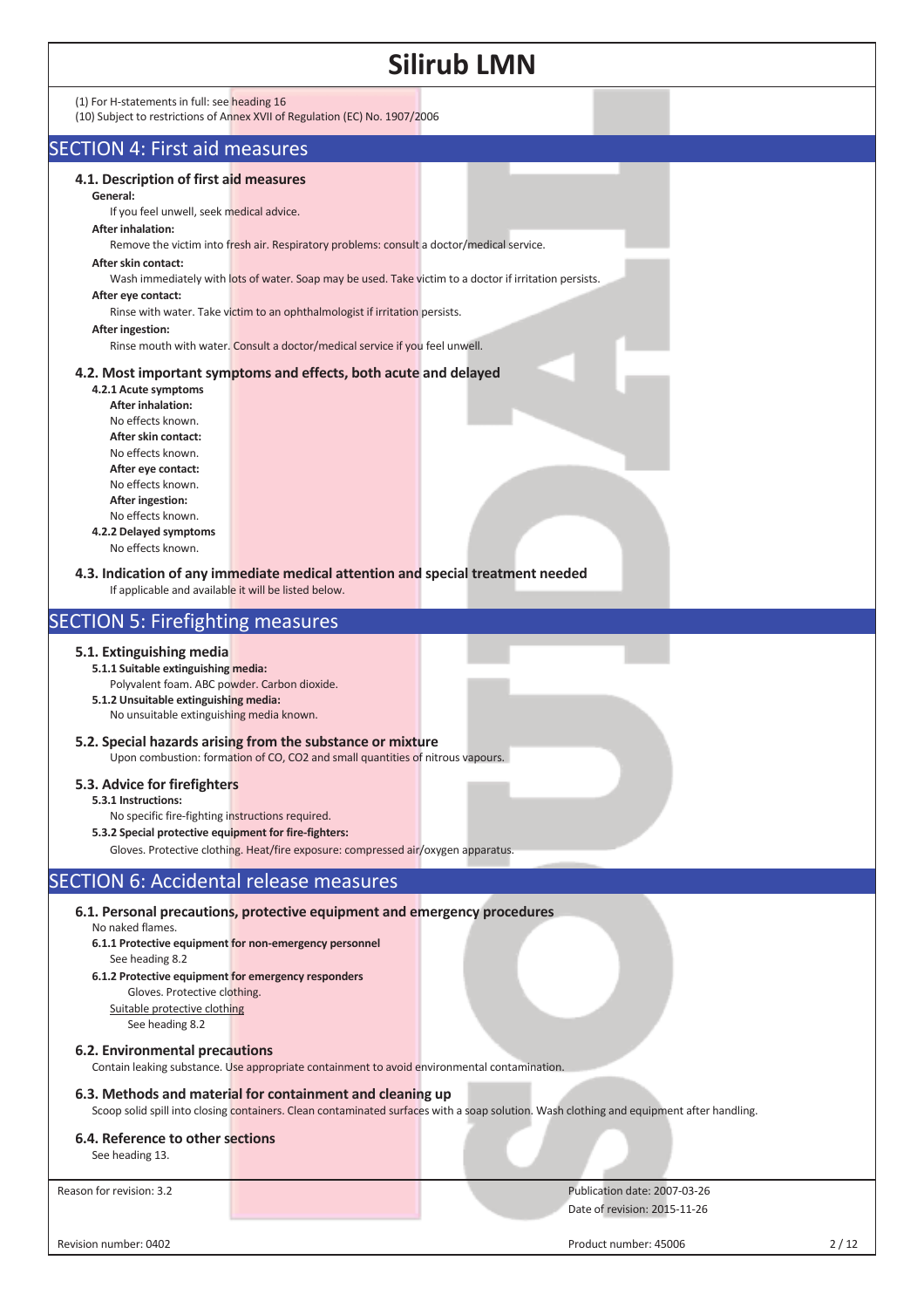| <b>SECTION 7: Handling and storage</b>                                                                                                                    |                                                                             |                   |                                                     |                                            |                              | The information in this section is a general description. If applicable and available, exposure scenarios are attached in annex. Always use the relevant exposure |
|-----------------------------------------------------------------------------------------------------------------------------------------------------------|-----------------------------------------------------------------------------|-------------------|-----------------------------------------------------|--------------------------------------------|------------------------------|-------------------------------------------------------------------------------------------------------------------------------------------------------------------|
| scenarios that correspond to your identified use.                                                                                                         |                                                                             |                   |                                                     |                                            |                              |                                                                                                                                                                   |
| 7.1. Precautions for safe handling                                                                                                                        |                                                                             |                   |                                                     |                                            |                              |                                                                                                                                                                   |
| Keep away from naked flames/heat. Observe strict hygiene. Keep container tightly closed.                                                                  |                                                                             |                   |                                                     |                                            |                              |                                                                                                                                                                   |
| 7.2. Conditions for safe storage, including any incompatibilities                                                                                         |                                                                             |                   |                                                     |                                            |                              |                                                                                                                                                                   |
| 7.2.1 Safe storage requirements:                                                                                                                          |                                                                             |                   |                                                     |                                            |                              |                                                                                                                                                                   |
| Store in a dry area. Store at room temperature. Meet the legal requirements. Max. storage time: 1 year(s).                                                |                                                                             |                   |                                                     |                                            |                              |                                                                                                                                                                   |
| 7.2.2 Keep away from:<br>Heat sources.                                                                                                                    |                                                                             |                   |                                                     |                                            |                              |                                                                                                                                                                   |
| 7.2.3 Suitable packaging material:                                                                                                                        |                                                                             |                   |                                                     |                                            |                              |                                                                                                                                                                   |
| Synthetic material.                                                                                                                                       |                                                                             |                   |                                                     |                                            |                              |                                                                                                                                                                   |
| 7.2.4 Non suitable packaging material:                                                                                                                    |                                                                             |                   |                                                     |                                            |                              |                                                                                                                                                                   |
| No data available                                                                                                                                         |                                                                             |                   |                                                     |                                            |                              |                                                                                                                                                                   |
| 7.3. Specific end use(s)                                                                                                                                  |                                                                             |                   |                                                     |                                            |                              |                                                                                                                                                                   |
| If applicable and available, exposure scenarios are attached in annex. See information supplied by the manufacturer.                                      |                                                                             |                   |                                                     |                                            |                              |                                                                                                                                                                   |
| <b>SECTION 8: Exposure controls/personal protection</b>                                                                                                   |                                                                             |                   |                                                     |                                            |                              |                                                                                                                                                                   |
|                                                                                                                                                           |                                                                             |                   |                                                     |                                            |                              |                                                                                                                                                                   |
| 8.1. Control parameters<br>8.1.1 Occupational exposure                                                                                                    |                                                                             |                   |                                                     |                                            |                              |                                                                                                                                                                   |
| a) Occupational exposure limit values                                                                                                                     |                                                                             |                   |                                                     |                                            |                              |                                                                                                                                                                   |
| If limit values are applicable and available these will be listed below.                                                                                  |                                                                             |                   |                                                     |                                            |                              |                                                                                                                                                                   |
| Germany                                                                                                                                                   |                                                                             |                   |                                                     |                                            |                              |                                                                                                                                                                   |
| Butanonoxim                                                                                                                                               |                                                                             |                   | Time-weighted average exposure limit 8 h (TRGS 900) |                                            |                              | 0.3 ppm                                                                                                                                                           |
| b) National biological limit values                                                                                                                       |                                                                             |                   | Time-weighted average exposure limit 8 h (TRGS 900) |                                            |                              | $1 \text{ mg/m}^3$                                                                                                                                                |
| If limit values are applicable and available these will be listed below.                                                                                  |                                                                             |                   |                                                     |                                            |                              |                                                                                                                                                                   |
| 8.1.2 Sampling methods                                                                                                                                    |                                                                             |                   |                                                     |                                            |                              |                                                                                                                                                                   |
| If applicable and available it will be listed below.                                                                                                      |                                                                             |                   |                                                     |                                            |                              |                                                                                                                                                                   |
| 8.1.3 Applicable limit values when using the substance or mixture as intended<br>If limit values are applicable and available these will be listed below. |                                                                             |                   |                                                     |                                            |                              |                                                                                                                                                                   |
| 8.1.4 DNEL/PNEC values                                                                                                                                    |                                                                             |                   |                                                     |                                            |                              |                                                                                                                                                                   |
| <b>DNEL/DMEL - Workers</b>                                                                                                                                |                                                                             |                   |                                                     |                                            |                              |                                                                                                                                                                   |
| 2-butanone oxime<br><b>Effect level (DNEL/DMEL)</b>                                                                                                       |                                                                             |                   |                                                     | Value                                      |                              | Remark                                                                                                                                                            |
| <b>DNEL</b>                                                                                                                                               | <b>Type</b><br>Long-term systemic effects inhalation                        |                   |                                                     | 9 mg/m <sup>3</sup>                        |                              |                                                                                                                                                                   |
|                                                                                                                                                           | Long-term local effects inhalation                                          |                   |                                                     | 3.33 mg/m <sup>3</sup>                     |                              |                                                                                                                                                                   |
|                                                                                                                                                           | Long-term systemic effects dermal<br>Acute systemic effects dermal          |                   |                                                     |                                            | 1.3 mg/kg bw/day             |                                                                                                                                                                   |
| hydrocarbons, C13-C23, n-alkanes, isoalkanes, cyclics, <0.03% aromatics                                                                                   |                                                                             |                   |                                                     | 2.5 mg/kg bw/day                           |                              |                                                                                                                                                                   |
| <b>Effect level (DNEL/DMEL)</b>                                                                                                                           | <b>Type</b>                                                                 |                   |                                                     | Value                                      |                              | <b>Remark</b>                                                                                                                                                     |
| <b>DNEL/DMEL - General population</b>                                                                                                                     |                                                                             |                   |                                                     | No data available                          |                              |                                                                                                                                                                   |
| 2-butanone oxime                                                                                                                                          |                                                                             |                   |                                                     |                                            |                              |                                                                                                                                                                   |
| <b>Effect level (DNEL/DMEL)</b>                                                                                                                           | <b>Type</b>                                                                 |                   |                                                     | Value                                      |                              | <b>Remark</b>                                                                                                                                                     |
| <b>DNEL</b>                                                                                                                                               | Long-term systemic effects inhalation<br>Long-term local effects inhalation |                   |                                                     | $2.7 \text{ mg/m}^3$<br>$2 \text{ mg/m}^3$ |                              |                                                                                                                                                                   |
|                                                                                                                                                           | Long-term systemic effects dermal                                           |                   |                                                     |                                            | 0.78 mg/kg bw/day            |                                                                                                                                                                   |
|                                                                                                                                                           | Acute systemic effects dermal                                               |                   |                                                     |                                            | 1.5 mg/kg bw/day             |                                                                                                                                                                   |
| hydrocarbons, C13-C23, n-alkanes, isoalkanes, cyclics, <0.03% aromatics<br><b>Effect level (DNEL/DMEL)</b>                                                | <b>Type</b>                                                                 |                   |                                                     | Value                                      |                              | <b>Remark</b>                                                                                                                                                     |
|                                                                                                                                                           |                                                                             |                   |                                                     |                                            | No data available            |                                                                                                                                                                   |
| <b>PNEC</b>                                                                                                                                               |                                                                             |                   |                                                     |                                            |                              |                                                                                                                                                                   |
| 2-butanone oxime<br><b>Compartments</b>                                                                                                                   |                                                                             | Value             |                                                     |                                            | <b>Remark</b>                |                                                                                                                                                                   |
| Fresh water                                                                                                                                               |                                                                             | $0.256$ mg/l      |                                                     |                                            |                              |                                                                                                                                                                   |
| Aqua (intermittent releases)                                                                                                                              |                                                                             | $0.118$ mg/l      |                                                     |                                            |                              |                                                                                                                                                                   |
| <b>STP</b><br>hydrocarbons, C13-C23, n-alkanes, isoalkanes, cyclics, <0.03% aromatics                                                                     |                                                                             | 177 mg/l          |                                                     |                                            |                              |                                                                                                                                                                   |
| <b>Compartments</b>                                                                                                                                       |                                                                             | Value             |                                                     |                                            | <b>Remark</b>                |                                                                                                                                                                   |
|                                                                                                                                                           |                                                                             | No data available |                                                     |                                            |                              |                                                                                                                                                                   |
| 8.1.5 Control banding                                                                                                                                     |                                                                             |                   |                                                     |                                            |                              |                                                                                                                                                                   |
| Reason for revision: 3.2                                                                                                                                  |                                                                             |                   |                                                     |                                            | Publication date: 2007-03-26 |                                                                                                                                                                   |
|                                                                                                                                                           |                                                                             |                   |                                                     |                                            | Date of revision: 2015-11-26 |                                                                                                                                                                   |
|                                                                                                                                                           |                                                                             |                   |                                                     |                                            |                              |                                                                                                                                                                   |
| Revision number: 0402                                                                                                                                     |                                                                             |                   |                                                     |                                            | Product number: 45006        | $3/12$                                                                                                                                                            |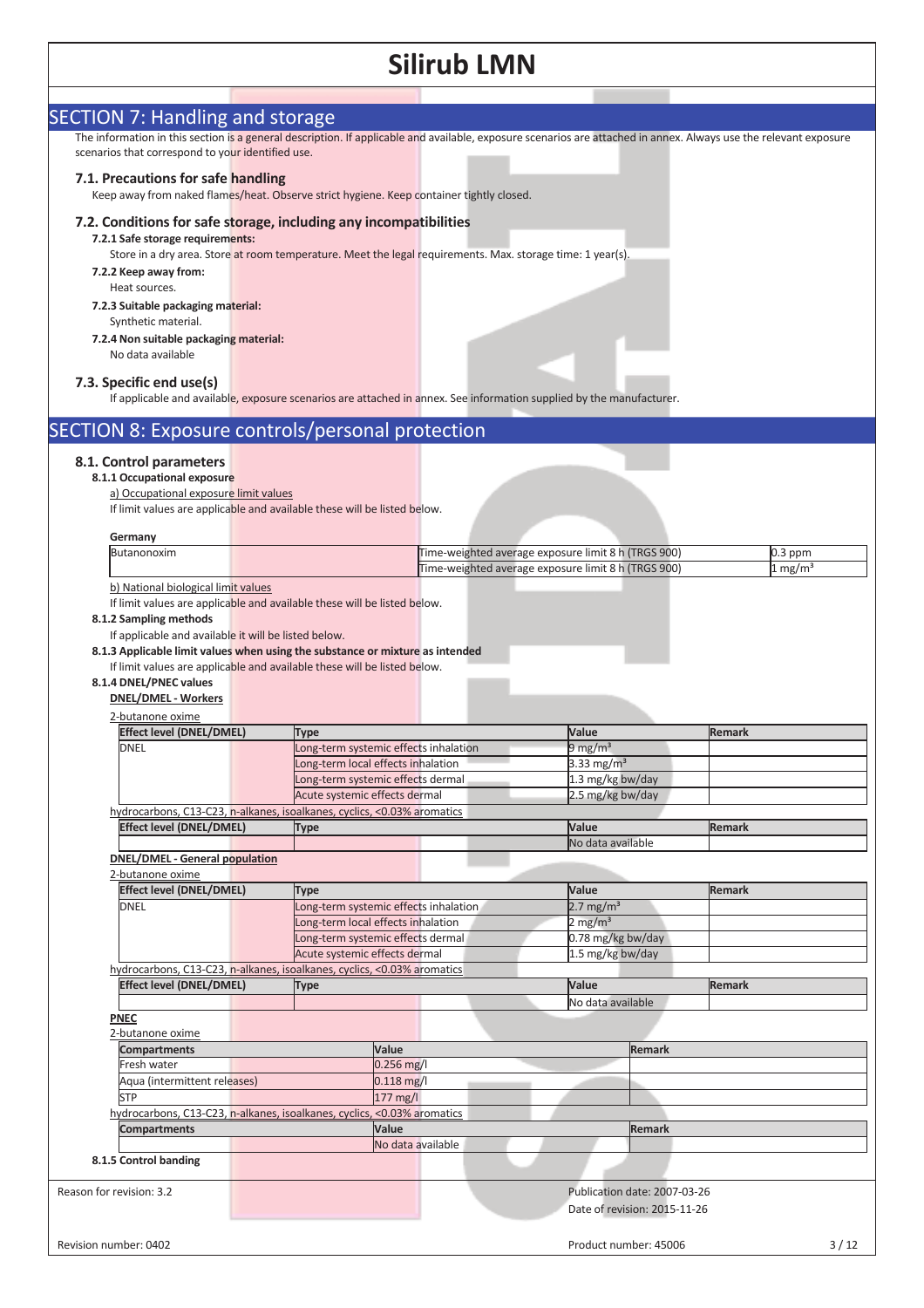|                                                                                                                                                                                                                                                                                                                                                         | <b>Silirub LMN</b>                                                                                                                                                                                                                                                                                                                                                                                                                                                                                                                                |
|---------------------------------------------------------------------------------------------------------------------------------------------------------------------------------------------------------------------------------------------------------------------------------------------------------------------------------------------------------|---------------------------------------------------------------------------------------------------------------------------------------------------------------------------------------------------------------------------------------------------------------------------------------------------------------------------------------------------------------------------------------------------------------------------------------------------------------------------------------------------------------------------------------------------|
| If applicable and available it will be listed below.                                                                                                                                                                                                                                                                                                    |                                                                                                                                                                                                                                                                                                                                                                                                                                                                                                                                                   |
| 8.2. Exposure controls<br>scenarios that correspond to your identified use.<br>8.2.1 Appropriate engineering controls<br>a) Respiratory protection:<br>b) Hand protection:<br>Gloves.<br>c) Eye protection:<br>Safety glasses.<br>d) Skin protection:<br>Protective clothing.<br>8.2.3 Environmental exposure controls:<br>See headings 6.2, 6.3 and 13 | The information in this section is a general description. If applicable and available, exposure scenarios are attached in annex. Always use the relevant exposure<br>Keep away from naked flames/heat. Carry operations in the open/under local exhaust/ventilation or with respiratory protection.<br>8.2.2 Individual protection measures, such as personal protective equipment<br>Observe strict hygiene. Keep container tightly closed. Do not eat, drink or smoke during work.<br>Respiratory protection not required in normal conditions. |
|                                                                                                                                                                                                                                                                                                                                                         | <b>SECTION 9: Physical and chemical properties</b>                                                                                                                                                                                                                                                                                                                                                                                                                                                                                                |
|                                                                                                                                                                                                                                                                                                                                                         |                                                                                                                                                                                                                                                                                                                                                                                                                                                                                                                                                   |
|                                                                                                                                                                                                                                                                                                                                                         | 9.1. Information on basic physical and chemical properties                                                                                                                                                                                                                                                                                                                                                                                                                                                                                        |
| Physical form                                                                                                                                                                                                                                                                                                                                           | Paste                                                                                                                                                                                                                                                                                                                                                                                                                                                                                                                                             |
| Odour                                                                                                                                                                                                                                                                                                                                                   | Characteristic odour                                                                                                                                                                                                                                                                                                                                                                                                                                                                                                                              |
| Odour threshold                                                                                                                                                                                                                                                                                                                                         | No data available                                                                                                                                                                                                                                                                                                                                                                                                                                                                                                                                 |
| Colour                                                                                                                                                                                                                                                                                                                                                  | Variable in colour, depending on the composition                                                                                                                                                                                                                                                                                                                                                                                                                                                                                                  |
| Particle size                                                                                                                                                                                                                                                                                                                                           | No data available                                                                                                                                                                                                                                                                                                                                                                                                                                                                                                                                 |
| <b>Explosion limits</b>                                                                                                                                                                                                                                                                                                                                 | No data available                                                                                                                                                                                                                                                                                                                                                                                                                                                                                                                                 |
| Flammability                                                                                                                                                                                                                                                                                                                                            | Not easily combustible                                                                                                                                                                                                                                                                                                                                                                                                                                                                                                                            |
| Log Kow                                                                                                                                                                                                                                                                                                                                                 | Not applicable (mixture)                                                                                                                                                                                                                                                                                                                                                                                                                                                                                                                          |
| Dynamic viscosity                                                                                                                                                                                                                                                                                                                                       | No data available                                                                                                                                                                                                                                                                                                                                                                                                                                                                                                                                 |
| Kinematic viscosity                                                                                                                                                                                                                                                                                                                                     | No data available                                                                                                                                                                                                                                                                                                                                                                                                                                                                                                                                 |
| Melting point                                                                                                                                                                                                                                                                                                                                           | No data available                                                                                                                                                                                                                                                                                                                                                                                                                                                                                                                                 |
| <b>Boiling point</b>                                                                                                                                                                                                                                                                                                                                    | No data available                                                                                                                                                                                                                                                                                                                                                                                                                                                                                                                                 |
| Flash point                                                                                                                                                                                                                                                                                                                                             | > 200 °C                                                                                                                                                                                                                                                                                                                                                                                                                                                                                                                                          |
| <b>Evaporation rate</b>                                                                                                                                                                                                                                                                                                                                 | No data available                                                                                                                                                                                                                                                                                                                                                                                                                                                                                                                                 |
| Relative vapour density                                                                                                                                                                                                                                                                                                                                 | No data available                                                                                                                                                                                                                                                                                                                                                                                                                                                                                                                                 |
| Vapour pressure                                                                                                                                                                                                                                                                                                                                         | No data available                                                                                                                                                                                                                                                                                                                                                                                                                                                                                                                                 |
| Solubility                                                                                                                                                                                                                                                                                                                                              | water; insoluble                                                                                                                                                                                                                                                                                                                                                                                                                                                                                                                                  |
| Relative density                                                                                                                                                                                                                                                                                                                                        | 1.0                                                                                                                                                                                                                                                                                                                                                                                                                                                                                                                                               |
| Decomposition temperature                                                                                                                                                                                                                                                                                                                               | No data available                                                                                                                                                                                                                                                                                                                                                                                                                                                                                                                                 |
| Auto-ignition temperature                                                                                                                                                                                                                                                                                                                               | No data available                                                                                                                                                                                                                                                                                                                                                                                                                                                                                                                                 |
| <b>Explosive properties</b>                                                                                                                                                                                                                                                                                                                             | No chemical group associated with explosive properties                                                                                                                                                                                                                                                                                                                                                                                                                                                                                            |
| Oxidising properties                                                                                                                                                                                                                                                                                                                                    | No chemical group associated with oxidising properties                                                                                                                                                                                                                                                                                                                                                                                                                                                                                            |
| þН                                                                                                                                                                                                                                                                                                                                                      | No data available                                                                                                                                                                                                                                                                                                                                                                                                                                                                                                                                 |
| 9.2. Other information                                                                                                                                                                                                                                                                                                                                  |                                                                                                                                                                                                                                                                                                                                                                                                                                                                                                                                                   |
| Absolute density                                                                                                                                                                                                                                                                                                                                        | $1000 \text{ kg/m}^3$                                                                                                                                                                                                                                                                                                                                                                                                                                                                                                                             |

## SECTION 10: Stability and reactivity

### **10.1. Reactivity**

Temperature above flashpoint: higher fire/explosion hazard.

## **10.2. Chemical stability**

Stable under normal conditions.

- **10.3. Possibility of hazardous reactions**  No data available.
- **10.4. Conditions to avoid**  Keep away from naked flames/heat.

#### **10.5. Incompatible materials**  No data available.

### **10.6. Hazardous decomposition products**

Upon combustion: formation of CO, CO2 and small quantities of nitrous vapours.

Reason for revision: 3.2 Publication date: 2007-03-26 Date of revision: 2015-11-26

Revision number: 0402 4/12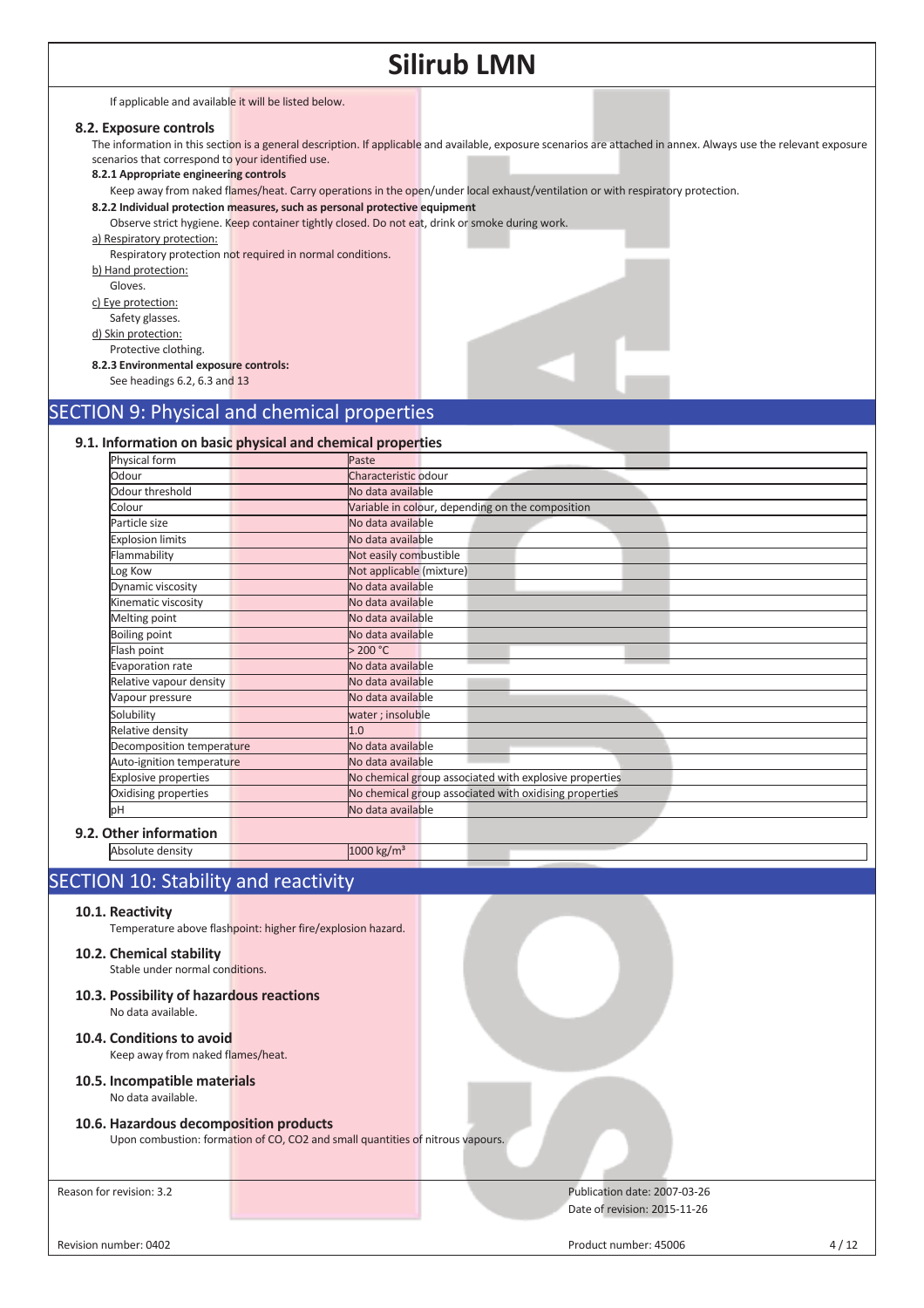## SECTION 11: Toxicological information

### **11.1. Information on toxicological effects**

#### **11.1.1 Test results**

#### **Acute toxicity**

## Silirub LMN

No (test)data on the mixture available

2-butanone oxime

| <b>Route of exposure</b>  | Parameter        | <b>Method</b>                           | Value             | <b>Exposure time</b> | <b>Species</b>          | Value                     | <b>Remark</b> |
|---------------------------|------------------|-----------------------------------------|-------------------|----------------------|-------------------------|---------------------------|---------------|
|                           |                  |                                         |                   |                      |                         | determination             |               |
| Oral                      | <b>LD50</b>      | Equivalent to OECD 2326 mg/kg bw<br>401 |                   |                      | Rat (male)              | Experimental value        |               |
| Dermal                    | LD <sub>50</sub> | Equivalent to OECD<br>402               | $> 1000$ mg/kg bw | 24 h                 | Rabbit<br>(male/female) | <b>Experimental value</b> |               |
| Inhalation (vapours) LC50 |                  | Equivalent to OECD<br>403               | $>$ 4.83 mg/l air | 4h                   | Rat (male/female)       | Experimental value        |               |

### hydrocarbons, C13-C23, n-alkanes, isoalkanes, cyclics, <0.03% aromatics

| Route of exposure                              | Parameter Method |  | Value           | <b>Species</b><br><b>Exposure time</b> |      | <b>Value</b>      | <b>Remark</b>             |  |
|------------------------------------------------|------------------|--|-----------------|----------------------------------------|------|-------------------|---------------------------|--|
|                                                |                  |  |                 |                                        |      |                   | <b>determination</b>      |  |
| Oral                                           | <b>LD50</b>      |  | <b>OECD 401</b> | $>$ 5000 mg/kg bw                      |      | Rat (male/female) | Experimental value        |  |
| Dermal                                         | <b>LD50</b>      |  | <b>OECD 402</b> | $>$ 3160 mg/kg bw                      | 24 h | Rabbit            | <b>Experimental value</b> |  |
|                                                |                  |  |                 |                                        |      | (male/female)     |                           |  |
| Inhalation (aerosol)   LC50                    |                  |  | <b>OECD 403</b> | $>$ 5266 mg/m <sup>3</sup> air         | 4 h  | Rat (male/female) | <b>Experimental value</b> |  |
| ludgement is based on the relevant ingredients |                  |  |                 |                                        |      |                   |                           |  |

#### **Conclusion**

Not classified for acute toxicity

#### **Corrosion/irritation**

#### Silirub LMN

| <b>Route of exposure</b>        | <b>Result</b>         | Method                                                                  | <b>Exposure time</b> | Time point       | <b>Species</b> | <b>Value</b><br>determination       | <b>Remark</b> |
|---------------------------------|-----------------------|-------------------------------------------------------------------------|----------------------|------------------|----------------|-------------------------------------|---------------|
|                                 | Not irritating        | <b>OECD 437</b>                                                         |                      |                  |                | <b>Experimental value</b>           |               |
|                                 | Not irritating        |                                                                         |                      |                  |                | Expert judgement                    |               |
| 2-butanone oxime                |                       |                                                                         |                      |                  |                |                                     |               |
| <b>Route of exposure Result</b> |                       | <b>Method</b>                                                           | <b>Exposure time</b> | Time point       | <b>Species</b> | Value<br>determination              | <b>Remark</b> |
| Eye                             | Serious eye<br>damage | Equivalent to<br><b>OECD 405</b>                                        |                      | 24; 72 hours     | Rabbit         | Experimental value Single treatment |               |
| Skin                            | <b>Irritating</b>     | Other                                                                   | 3 minutes            |                  | Rabbit         | Experimental value                  |               |
|                                 |                       | hydrocarbons, C13-C23, n-alkanes, isoalkanes, cyclics, <0.03% aromatics |                      |                  |                |                                     |               |
| <b>Route of exposure Result</b> |                       | <b>Method</b>                                                           | <b>Exposure time</b> | Time point       | <b>Species</b> | Value<br>determination              | <b>Remark</b> |
| Eye                             | Not irritating        | <b>OECD 405</b>                                                         | 24h                  | 24; 48; 72 hours | Rabbit         | Experimental value                  |               |
| Skin                            | Not irritating        | <b>OECD 404</b>                                                         | 4 <sub>h</sub>       | 24; 48; 72 hours | Rabbit         | <b>Experimental value</b>           |               |
| Skin                            | Not irritating        | <b>Other</b>                                                            | 24h                  | 24; 48; 72 hours | Human          | Experimental value                  |               |

Judgement is based on the relevant ingredients

### **Conclusion**

Not classified as irritating to the skin

Not classified as irritating to the eyes

Not classified as irritating to the respiratory system

#### **Respiratory or skin sensitisation**

#### Silirub LMN

No (test)data on the mixture available

| 2-butanone oxime |
|------------------|
|------------------|

| <b>Route of exposure Result</b> |                 | Method                                                                  | <b>Exposure time</b> | <b>Observation time</b><br>point | <b>Species</b>         | <b>Value determination Remark</b> |  |
|---------------------------------|-----------------|-------------------------------------------------------------------------|----------------------|----------------------------------|------------------------|-----------------------------------|--|
| <b>Skin</b>                     | Sensitizing     | Equivalent to OECD<br>406                                               | 24h                  | 24; 48 hours                     | Guinea pig<br>(female) | <b>Experimental value</b>         |  |
|                                 |                 | hydrocarbons, C13-C23, n-alkanes, isoalkanes, cyclics, <0.03% aromatics |                      |                                  |                        |                                   |  |
| <b>Route of exposure Result</b> |                 | <b>Method</b>                                                           | <b>Exposure time</b> | <b>Observation time</b><br>point | <b>Species</b>         | <b>Value determination Remark</b> |  |
| Skin                            | Not sensitizing | <b>OECD 406</b>                                                         | 24h                  | 24; 48 hours                     | Guinea pig<br>(female) | Read-across                       |  |
| Skin                            | Not sensitizing | <b>Other</b>                                                            | 216h                 | 24; 48 hours                     | Human<br>(male/female) | <b>Experimental value</b>         |  |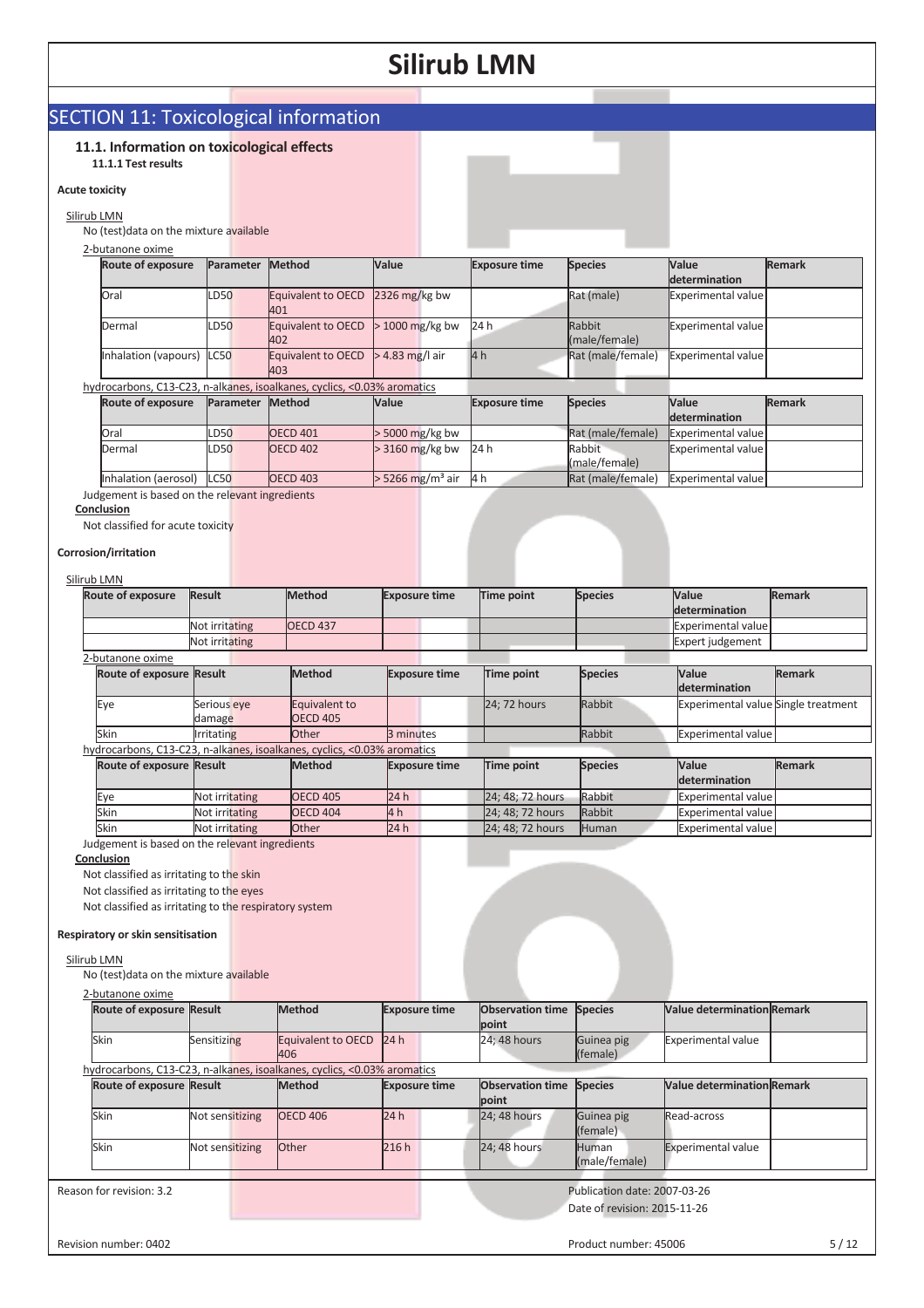Judgement is based on the relevant ingredients **Conclusion** 

Not classified as sensitizing for inhalation Not classified as sensitizing for skin

#### **Specific target organ toxicity**

#### Silirub LMN

No (test)data on the mixture available

#### 2-butanone oxime

| Route of exposure Parameter                                             |              | Method                           | Value                               | Organ                                 | <b>Effect</b>                                                                | <b>Exposure time</b>              | <b>Species</b>       | Value<br>determination |
|-------------------------------------------------------------------------|--------------|----------------------------------|-------------------------------------|---------------------------------------|------------------------------------------------------------------------------|-----------------------------------|----------------------|------------------------|
| <b>Oral</b>                                                             | <b>OAEL</b>  | <b>US EPA</b>                    | 40 mg/kg<br>bw/day                  | General                               | Clinical signs;<br>mortality; body days/week)<br>weight; food<br>consumption | 13 weeks (5                       | Rat<br>(male/female) | Experimental<br>value  |
| Oral                                                                    | <b>NOAEL</b> | <b>US EPA</b>                    | $< 40$ mg/kg<br>bw/day              | Blood                                 | Change in the<br>haemogramme/days/week)<br>blood<br>composition              | 13 weeks (5                       | Rat<br>(male/female) | Experimental<br>value  |
| Oral                                                                    | <b>NOEL</b>  | <b>US EPA</b>                    | $125 \text{ mg/kg}$<br>bw/day       | Central nervous Behavioural<br>system | disturbances                                                                 | 13 weeks (5<br>days/week)         | Rat<br>(male/female) | Experimental<br>value  |
| <b>Oral</b>                                                             | <b>NOAEL</b> | <b>US EPA</b>                    | 312 ppm                             | Blood                                 | Change in the<br>haemogramme/<br>blood<br>composition                        | 13 week(s)                        | Rat (female)         | Experimental<br>value  |
| <b>Oral</b>                                                             | <b>NOAEL</b> | <b>US EPA</b>                    | 625 ppm                             | Blood                                 | Change in the<br>haemogramme/<br>blood<br>composition                        | 13 week(s)                        | Rat (male)           | Experimental<br>value  |
| Inhalation<br>(vapours)                                                 | <b>NOAEC</b> | Equivalent to<br><b>OECD 412</b> | $90 \text{ mg/m}^3$ air             | Blood                                 | Change in the<br>haemogramme/days/week)<br>blood<br>composition              | 4 weeks (6h/day, 5                | Rat<br>(male/female) | Experimental<br>value  |
| hydrocarbons, C13-C23, n-alkanes, isoalkanes, cyclics, <0.03% aromatics |              |                                  |                                     |                                       |                                                                              |                                   |                      |                        |
| Route of exposure Parameter                                             |              | Method                           | Value                               | Organ                                 | <b>Effect</b>                                                                | <b>Exposure time</b>              | <b>Species</b>       | Value<br>determination |
| <b>Oral</b>                                                             | <b>NOAEL</b> | Equivalent to<br><b>OECD 408</b> | $\geq 5000$ mg/kg<br>bw/day         |                                       | No effect                                                                    | 13 weeks (daily)                  | Rat<br>(male/female) | Read-across            |
| Inhalation<br>(vapours)                                                 | <b>NOAEC</b> | Equivalent to<br><b>OECD 413</b> | $> 10400$ mg/m <sup>3</sup><br>lair |                                       | No effect                                                                    | 13 weeks (6h/day, 5<br>days/week) | Rat<br>(male/female) | Read-across            |
| Judgement is based on the relevant ingredients                          |              |                                  |                                     |                                       |                                                                              |                                   |                      |                        |

**Conclusion** 

Not classified for subchronic toxicity

#### **Mutagenicity (in vitro)**

#### Silirub LMN

No (test)data on the mixture available

2-butanone oxime

| 2-DULATIONE UAINE |               |                                                                         |                          |               |                            |
|-------------------|---------------|-------------------------------------------------------------------------|--------------------------|---------------|----------------------------|
| <b>Result</b>     | <b>Method</b> |                                                                         | Test substrate           | <b>Effect</b> | <b>Value determination</b> |
| Ambiguous         |               | Equivalent to OECD 476                                                  | Mouse (lymphoma L5178Y   |               | <b>Experimental value</b>  |
|                   |               |                                                                         | cells)                   |               |                            |
| Negative          |               | Equivalent to OECD 471                                                  | Bacteria (S.typhimurium) |               | <b>Experimental value</b>  |
| Negative          |               | Equivalent to OECD 482                                                  | Rat liver cells          |               | Experimental value         |
|                   |               | hydrocarbons, C13-C23, n-alkanes, isoalkanes, cyclics, <0.03% aromatics |                          |               |                            |
| <b>Result</b>     |               | <b>Method</b>                                                           | Test substrate           | <b>Effect</b> | <b>Value determination</b> |
| Negative          |               | Equivalent to OECD 471                                                  | Bacteria (S.typhimurium) |               | <b>Experimental value</b>  |

#### **Mutagenicity (in vivo)**

#### Silirub LMN

No (test)data on the mixture available

2-butanone oxime

| <b>Result</b>            | Method       | <b>Exposure time</b> | Test substrate               | Organ             | Value determination       |
|--------------------------|--------------|----------------------|------------------------------|-------------------|---------------------------|
| Negative                 | <b>Other</b> | $3 \text{ day}(s)$   | Drosophila melanogaster      | Male reproductive | <b>Experimental value</b> |
|                          |              |                      | (male)                       | organ             |                           |
| Negative                 | <b>Other</b> |                      | Rat (male/female)            |                   | <b>Experimental value</b> |
|                          |              |                      |                              |                   |                           |
| Reason for revision: 3.2 |              |                      | Publication date: 2007-03-26 |                   |                           |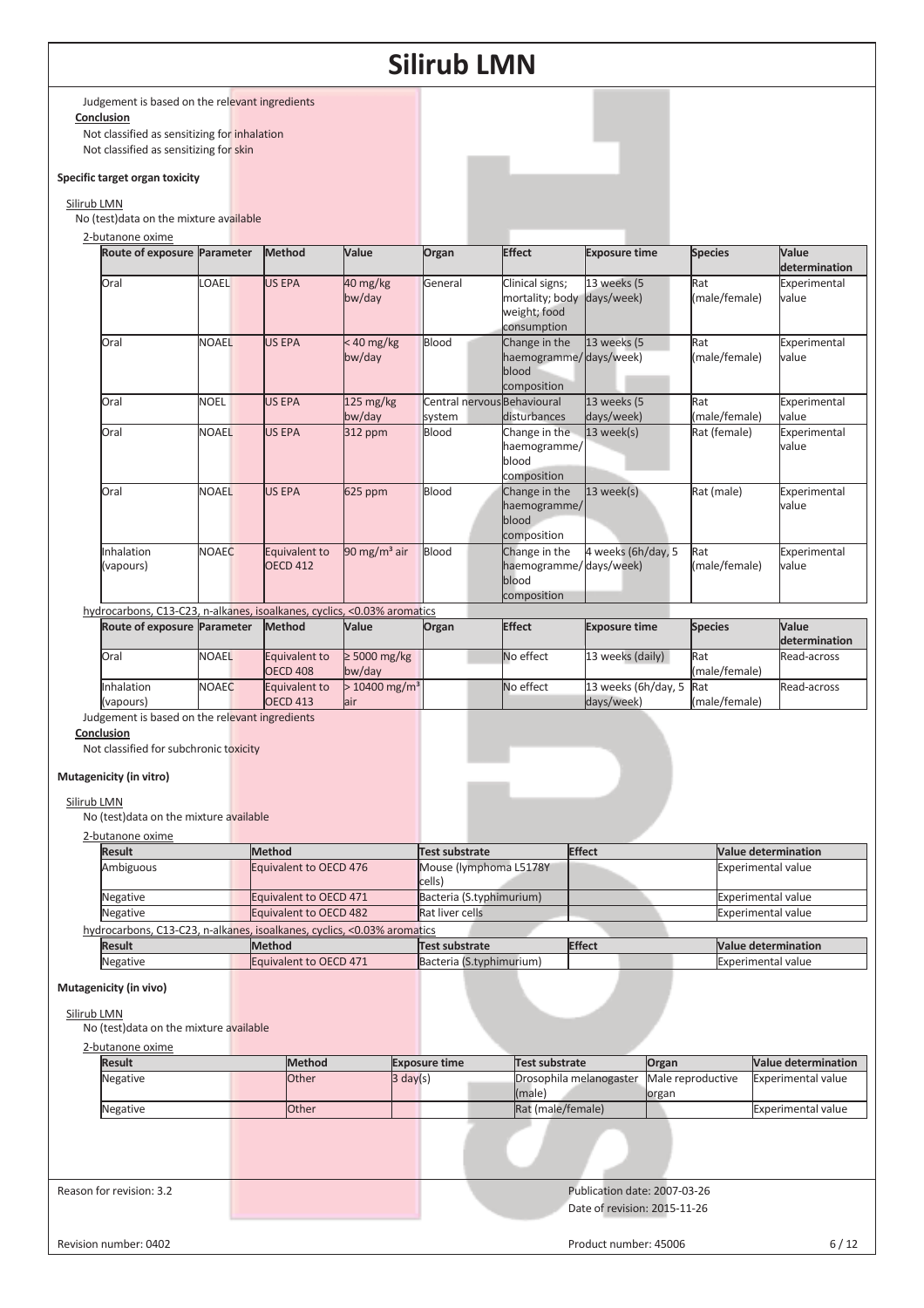| hydrocarbons, C13-C23, n-alkanes, isoalkanes, cyclics, <0.03% aromatics |  |                           |                                  |                     |       |                            |
|-------------------------------------------------------------------------|--|---------------------------|----------------------------------|---------------------|-------|----------------------------|
| <b>Result</b>                                                           |  | <b>Method</b>             | <b>Exposure time</b>             | Test substrate      | Organ | <b>Value determination</b> |
| Negative                                                                |  | Equivalent to OECD<br>483 | 8 weeks (6h/day, 5<br>days/week) | Mouse (male)        |       | Read-across                |
| Negative                                                                |  | Equivalent to OECD<br>475 |                                  | Rat (male/female)   |       | Read-across                |
| Negative                                                                |  | Equivalent to OECD<br>474 |                                  | Mouse (male/female) |       | Read-across                |

#### **Carcinogenicity**

## Silirub LMN

No (test)data on the mixture available

2-butanone oxin

| -butanone oxime |                  |               |              |                                    |                |                         |       |               |
|-----------------|------------------|---------------|--------------|------------------------------------|----------------|-------------------------|-------|---------------|
| Route of        | <b>Parameter</b> | <b>Method</b> | <b>Value</b> | <b>Exposure time</b>               | <b>Species</b> | <b>Effect</b>           | Organ | Value         |
| exposure        |                  |               |              |                                    |                |                         |       | determination |
| Inhalation      | <b>NOAEC</b>     | <b>Other</b>  | $270$ ppm    | 13 weeks (6h/day, 5 Mouse (male)   |                | Histopathological Liver |       | Experimental  |
| (vapours)       |                  |               |              | days/week) - 78                    |                | changes                 |       | value         |
|                 |                  |               |              | weeks (6h/day, 5                   |                |                         |       |               |
|                 |                  |               |              | days/week)                         |                |                         |       |               |
| Inhalation      | <b>NOAEC</b>     | <b>Other</b>  | 1350 ppm     | 13 weeks (6h/day, 5 Mouse (female) |                | Histopathological Liver |       | Experimental  |
| (vapours)       |                  |               |              | days/week) - 78                    |                | changes                 |       | value         |
|                 |                  |               |              | weeks (6h/day, 5                   |                |                         |       |               |
|                 |                  |               |              | days/week)                         |                |                         |       |               |
| Inhalation      | <b>NOAEC</b>     | <b>Other</b>  | $270$ ppm    | 13 weeks (6h/day, 5 $Rat$ (male)   |                | Histopathological Liver |       | Experimental  |
| (vapours)       |                  |               |              | days/week) - 113                   |                | changes                 |       | value         |
|                 |                  |               |              | weeks (6h/day, 5                   |                |                         |       |               |
|                 |                  |               |              | days/week)                         |                |                         |       |               |
| Inhalation      | NOAEC            | <b>Other</b>  | 1350 ppm     | 13 weeks (6h/day, 5 $Rat$ (male)   |                | Histopathological Liver |       | Experimental  |
| (vapours)       |                  |               |              | days/week) - 113                   |                | changes                 |       | value         |
|                 |                  |               |              | weeks (6h/day, 5                   |                |                         |       |               |
|                 |                  |               |              | days/week)                         |                |                         |       |               |

#### **Reproductive toxicity**

#### Silirub LMN

No (test)data on the mixture available

|                             | Parameter         | Method          | Value                            | <b>Exposure time Species</b> |               | Effect          | Organ  | <b>Value</b>  |
|-----------------------------|-------------------|-----------------|----------------------------------|------------------------------|---------------|-----------------|--------|---------------|
|                             |                   |                 |                                  |                              |               |                 |        | determination |
| Developmental toxicity      | <b>NOAEL (F1)</b> | <b>OECD 414</b> | $600$ mg/kg                      | $10 \text{ day(s)}$          | Rat           | No effect       |        | Experimental  |
|                             |                   |                 | bw/day                           |                              |               |                 |        | value         |
|                             | LOAEL (P)         | <b>OECD 414</b> | $60 \frac{\text{mg}}{\text{kg}}$ | $10 \text{ day(s)}$          | Rat           | Spleen          | Spleen | Experimental  |
|                             |                   |                 | bw/day                           |                              |               | enlargement/aff |        | value         |
|                             |                   |                 |                                  |                              |               | ection          |        |               |
| <b>Effects on fertility</b> | <b>NOAEL</b>      | <b>US EPA</b>   | $\geq$ 200 mg/kg/d               |                              | Rat           |                 |        | Experimental  |
|                             |                   |                 |                                  |                              | (male/female) |                 |        | value         |

|  |  | hydrocarbons, C13-C23, n-alkanes, isoalkanes, cyclics, <0.03% aromatics |  |  |
|--|--|-------------------------------------------------------------------------|--|--|
|  |  |                                                                         |  |  |

|                             | Parameter    | Method              | <b>Value</b>    | <b>Exposure time Species</b> |               | Effect    | Organ | <b>Value</b>         |
|-----------------------------|--------------|---------------------|-----------------|------------------------------|---------------|-----------|-------|----------------------|
|                             |              |                     |                 |                              |               |           |       | <b>determination</b> |
| Developmental toxicity      | <b>NOAEL</b> | Equivalent to       | $>1000$ mg/kg   | $10 \text{ day(s)}$          | Rat           | No effect |       | Experimental         |
|                             |              | OECD 414            | bw/day          |                              |               |           |       | value                |
| <b>Effects on fertility</b> | <b>NOAEC</b> | Equivalent to       | $\geq 1500$ ppm | 13 weeks                     | Rat           | No effect |       | Read-across          |
|                             |              | <b>OECD 416</b>     |                 | (6h/day, 5                   | (male/female) |           |       |                      |
|                             |              |                     |                 | days/week)                   |               |           |       |                      |
|                             | <b>NOAEC</b> | Equivalent to       | $\geq$ 300 ppm  | 8 weeks                      | Rat           | No effect |       | Read-across          |
|                             |              | OECD <sub>421</sub> |                 | (6h/day, 5                   | (male/female) |           |       |                      |
|                             |              |                     |                 | days/week)                   |               |           |       |                      |
|                             | <b>NOAEL</b> | Equivalent to       | $>1000$ mg/kg   | 6 weeks (daily) Rat          |               | No effect |       | Read-across          |
|                             |              | <b>OECD 422</b>     | bw/day          |                              | (male/female) |           |       |                      |

Judgement is based on the relevant ingredients

#### **Conclusion CMR**

Not classified for reprotoxic or developmental toxicity

Not classified for mutagenic or genotoxic toxicity

Not classified for carcinogenicity

#### **Toxicity other effects**

Silirub LMN

No (test)data on the mixture available

**Chronic effects from short and long-term exposure** 

Reason for revision: 3.2 **Publication date: 2007-03-26** Publication date: 2007-03-26 Date of revision: 2015-11-26

Revision number: 0402 22 22 22 23 23 24 25 26 27 / 12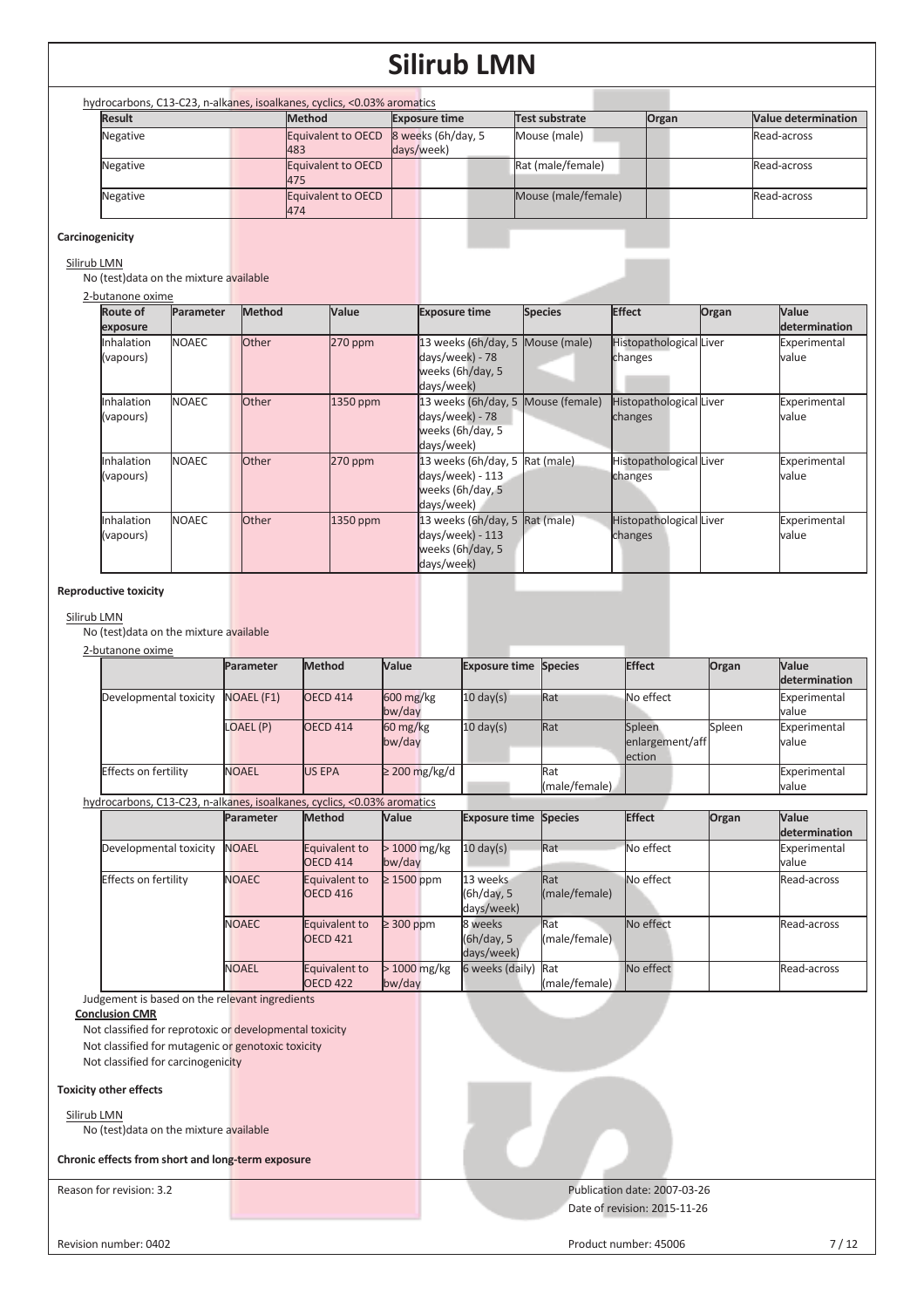Silirub LMN

ON CONTINUOUS/REPEATED EXPOSURE/CONTACT: Skin rash/inflammation.

## SECTION 12: Ecological information

### **12.1. Toxicity**

### Silirub LMN

No (test)data on the mixture available

| 2-butanone oxime                                                        |             |                     |                 |                     |                 |                           |             |                            |
|-------------------------------------------------------------------------|-------------|---------------------|-----------------|---------------------|-----------------|---------------------------|-------------|----------------------------|
|                                                                         | Parameter   | Method              | Value           | <b>Duration</b>     | <b>Species</b>  | Test design               | Fresh/salt  | <b>Value determination</b> |
|                                                                         |             |                     |                 |                     |                 |                           | water       |                            |
| Acute toxicity fishes                                                   | LC50        | <b>OECD 203</b>     | $>100$ mg/l     | 96 h                | Oryzias latipes | Semi-static               | Fresh water | Experimental value;        |
|                                                                         |             |                     |                 |                     |                 | system                    |             | GLP                        |
| Acute toxicity invertebrates                                            | <b>EC50</b> | <b>OECD 202</b>     | 201 mg/l        | 48 h                | Daphnia magna   | Static system Fresh water |             | Experimental value;        |
|                                                                         |             |                     |                 |                     |                 |                           |             | <b>GLP</b>                 |
| Toxicity algae and other aquatic EC50                                   |             | <b>OECD 201</b>     | $11.8$ mg/l     | 72 h                | Selenastrum     | Static system Fresh water |             | Experimental value;        |
| plants                                                                  |             |                     |                 |                     | capricornutum   |                           |             | <b>GLP</b>                 |
|                                                                         | <b>NOEC</b> | <b>OECD 201</b>     | $2.56$ mg/l     | 72 h                | Selenastrum     | Static system Fresh water |             | Experimental value;        |
|                                                                         |             |                     |                 |                     | capricornutum   |                           |             | GLP                        |
| Long-term toxicity fish                                                 | <b>NOEC</b> | OECD <sub>204</sub> | $\geq 100$ mg/l | $14 \text{ day(s)}$ | Oryzias latipes | Flow-through Fresh water  |             | Experimental value;        |
|                                                                         |             |                     |                 |                     |                 | system                    |             | <b>GLP</b>                 |
| Long-term toxicity aquatic                                              | <b>NOEC</b> | <b>OECD 211</b>     | $\geq 100$ mg/l | $21 \text{ day(s)}$ | Daphnia magna   | Semi-static               | Fresh water | Experimental value;        |
| invertebrates                                                           |             |                     |                 |                     |                 | system                    |             | <b>GLP</b>                 |
| hydrocarbons, C13-C23, n-alkanes, isoalkanes, cyclics, <0.03% aromatics |             |                     |                 |                     |                 |                           |             |                            |

|                                                  | Parameter   | <b>Method</b>   | Value              | <b>Duration</b>     | <b>Species</b>          | <b>Test design</b>        | Fresh/salt<br><b>water</b> | <b>Value determination</b> |
|--------------------------------------------------|-------------|-----------------|--------------------|---------------------|-------------------------|---------------------------|----------------------------|----------------------------|
| Acute toxicity fishes                            | <b>LC50</b> | <b>OECD 203</b> | $>1028$ mg/l       | 96 h                | Scophthalmus<br>maximus |                           |                            | Experimental value         |
| Acute toxicity invertebrates                     | LC50        | Other           | $> 3193$ mg/l      | 48 h                | Acartia tonsa           |                           |                            | <b>Experimental value</b>  |
| Toxicity algae and other aquatic ErC50<br>plants |             | ISO 10253       | $>10000$ mg/l 72 h |                     | Skeletonema<br>costatum |                           |                            | <b>Experimental value</b>  |
| Long-term toxicity fish                          | <b>NOEL</b> |                 | $>1000$ mg/l       | $28 \text{ day(s)}$ | Oncorhynchus<br>mykiss  |                           |                            | <b>QSAR</b>                |
| Long-term toxicity aquatic<br>invertebrates      | <b>NOEL</b> |                 | $>1000$ mg/l       | $21 \text{ day(s)}$ | Daphnia magna           |                           |                            | <b>QSAR</b>                |
| Toxicity aquatic micro-<br>organisms             | <b>EC50</b> | <b>OECD 209</b> | $>100$ mg/l        | 3 <sub>h</sub>      | <b>Activated sludge</b> | Static system Fresh water |                            | <b>Experimental value</b>  |

Judgement of the mixture is based on the relevant ingredients

#### **Conclusion**

Not classified as dangerous for the environment according to the criteria of Regulation (EC) No 1272/2008

#### **12.2. Persistence and degradability**

hydrocarbons, C13-C23, n-alkanes, isoalkanes, cyclics, <0.03% aromatics

| <b>Biodegradation water</b>            |             |                            |                            |
|----------------------------------------|-------------|----------------------------|----------------------------|
| <b>Method</b>                          | Value       | <b>Duration</b>            | <b>Value determination</b> |
| OECD 306: Biodegradability in Seawater | 74 %        | $28 \text{ day}(s)$        | <b>Experimental value</b>  |
| Phototransformation water (DT50 water) |             |                            |                            |
| <b>Method</b>                          | Value       | Conc. OH-radicals          | <b>Value determination</b> |
|                                        | : No effect |                            |                            |
| Half-life soil (t1/2 soil)             |             |                            |                            |
| <b>Method</b>                          | Value       | Primary                    | Value determination        |
|                                        |             | degradation/mineralisation |                            |
|                                        | No effect   |                            |                            |

#### **Conclusion**

Contains readily biodegradable component(s)

### **12.3. Bioaccumulative potential**

| Log Kow                  |                          |       |                              |                            |      |
|--------------------------|--------------------------|-------|------------------------------|----------------------------|------|
| <b>Method</b>            | Remark                   | Value | Temperature                  | <b>Value determination</b> |      |
|                          | Not applicable (mixture) |       |                              |                            |      |
|                          |                          |       |                              |                            |      |
|                          |                          |       |                              |                            |      |
|                          |                          |       |                              |                            |      |
|                          |                          |       |                              |                            |      |
| Reason for revision: 3.2 |                          |       | Publication date: 2007-03-26 |                            |      |
|                          |                          |       | Date of revision: 2015-11-26 |                            |      |
|                          |                          |       |                              |                            |      |
| Revision number: 0402    |                          |       | Product number: 45006        |                            | 8/12 |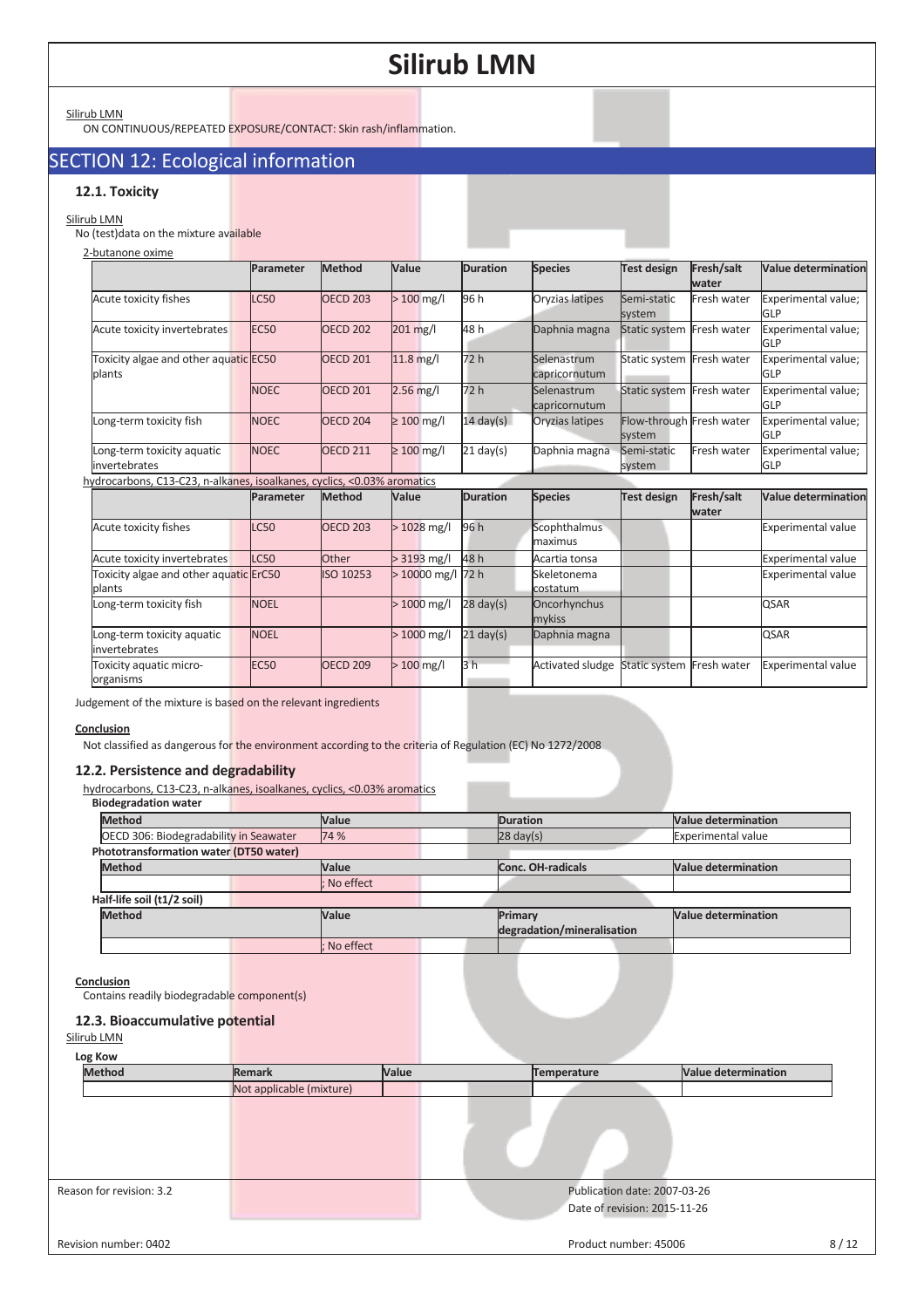## 2-butanone oxime

| <b>BCF fishes</b>                 |                 |                                                                         |                     |                    |                            |
|-----------------------------------|-----------------|-------------------------------------------------------------------------|---------------------|--------------------|----------------------------|
| Parameter                         | <b>Method</b>   | <b>Value</b>                                                            | <b>Duration</b>     | <b>Species</b>     | <b>Value determination</b> |
| <b>BCF</b>                        | <b>OECD 305</b> | $0.5 - 5.8$                                                             | $42 \text{ day}(s)$ | Cyprinus carpio    | <b>Experimental value</b>  |
| Log Kow                           |                 |                                                                         |                     |                    |                            |
| <b>Method</b>                     |                 | <b>Remark</b>                                                           | Value               | <b>Temperature</b> | <b>Value determination</b> |
| <b>OECD 117</b>                   |                 |                                                                         | 0.63                |                    | <b>Experimental value</b>  |
|                                   |                 | hydrocarbons, C13-C23, n-alkanes, isoalkanes, cyclics, <0.03% aromatics |                     |                    |                            |
| Log Kow                           |                 |                                                                         |                     |                    |                            |
| <b>Method</b>                     |                 | <b>Remark</b>                                                           | Value               | Temperature        | <b>Value determination</b> |
|                                   |                 | No data available                                                       |                     |                    |                            |
| Conclusion                        |                 |                                                                         |                     |                    |                            |
| No bioaccumulation data available |                 |                                                                         |                     |                    |                            |
| 12.4. Mobility in soil            |                 |                                                                         |                     |                    |                            |
| 2-butanone oxime                  |                 |                                                                         |                     |                    |                            |

**Parameter Value Value Value Value Value Value Value Value Value Value Value Value Value Value Value Value Value Value Value Value Value Value Value Value Value Value V** log Koc **SRC PCKOCWIN v2.0** 0.55 QSAR

hydrocarbons, C13-C23, n-alkanes, isoalkanes, cyclics, <0.03% aromatics

#### **Percent distribution**

| <b>Method</b>    | <b>Fraction air</b> | <b>Fraction biota</b> | Fraction<br>sediment | <b>Fraction soil</b> | <b>Fraction water</b> | Value determination |
|------------------|---------------------|-----------------------|----------------------|----------------------|-----------------------|---------------------|
| Mackay level III | 8.3%                |                       | 83.2%                | 7.4%<br>r            | $1\%$                 | Calculated value    |

#### **Conclusion**

**(log) Koc** 

Contains component(s) that adsorb(s) into the soil

#### **12.5. Results of PBT and vPvB assessment**

Does not contain component(s) that meet(s) the criteria of PBT and/or vPvB as listed in Annex XIII of Regulation (EC) No 1907/2006.

#### **12.6. Other adverse effects**

#### Silirub LMN

### **Global warming potential (GWP)**

None of the known components is included in the list of fluorinated greenhouse gases (Regulation (EU) No 517/2014)

#### **Ozone-depleting potential (ODP)**

Not classified as dangerous for the ozone layer (Regulation (EC) No 1005/2009)

#### 2-butanone oxime

**Ground water** 

Ground water pollutant

### SECTION 13: Disposal considerations

The information in this section is a general description. If applicable and available, exposure scenarios are attached in annex. Always use the relevant exposure scenarios that correspond to your identified use.

#### **13.1. Waste treatment methods**

#### **13.1.1 Provisions relating to waste**

Waste material code (Directive 2008/98/EC, Decision 2000/0532/EC).

08 04 10 (wastes from MFSU of adhesives and sealants (including waterproofing products): waste adhesives and sealants other than those mentioned in 08 04 09). Depending on branch of industry and production process, also other waste codes may be applicable. Can be considered as non-hazardous waste according to Regulation (EU) No 1357/2014.

#### **13.1.2 Disposal methods**

Dissolve or mix with a combustible solvent. Remove to an authorized incinerator equipped with an afterburner and a flue gas scrubber with energy recovery. Remove waste in accordance with local and/or national regulations. Do not discharge into drains or the environment.

#### **13.1.3 Packaging/Container**

Waste material code packaging (Directive 2008/98/EC). 15 01 02 (plastic packaging).

## SECTION 14: Transport information

## **Road (ADR)**

| 14.1. UN number                                                   |                              |
|-------------------------------------------------------------------|------------------------------|
| Transport                                                         | Not subject                  |
| 14.2. UN proper shipping name<br>14.3. Transport hazard class(es) |                              |
| Hazard identification number                                      |                              |
| <b>Class</b>                                                      |                              |
| Classification code                                               |                              |
| Reason for revision: 3.2                                          | Publication date: 2007-03-26 |
|                                                                   | Date of revision: 2015-11-26 |
|                                                                   |                              |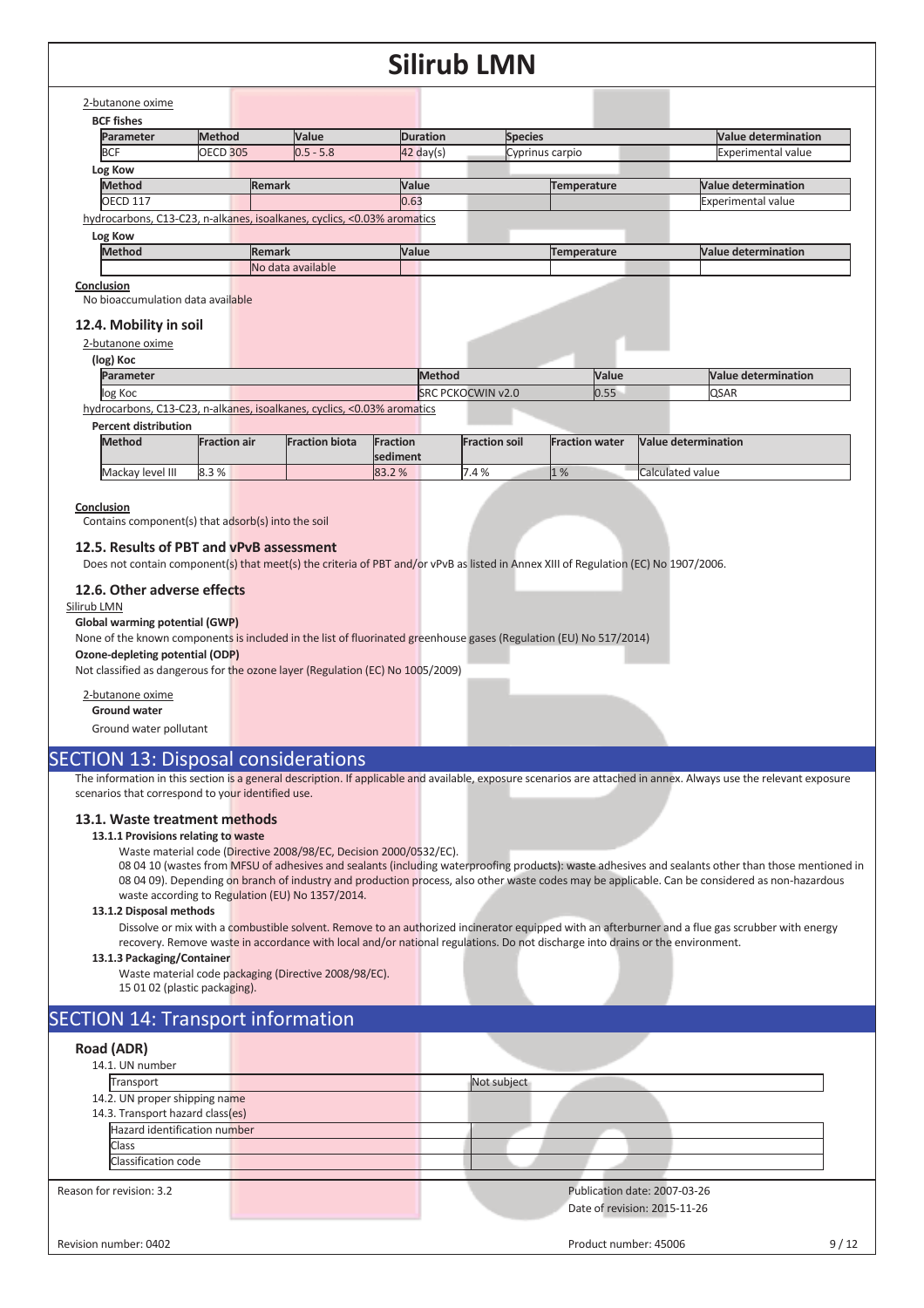|                                                                          | U I I I<br><b>UN</b>           |
|--------------------------------------------------------------------------|--------------------------------|
|                                                                          |                                |
| 14.4. Packing group<br>Packing group                                     |                                |
| Labels                                                                   |                                |
| 14.5. Environmental hazards                                              |                                |
| Environmentally hazardous substance mark                                 | no                             |
| 14.6. Special precautions for user                                       |                                |
| Special provisions                                                       |                                |
| Limited quantities                                                       |                                |
|                                                                          |                                |
| Rail (RID)<br>14.1. UN number                                            |                                |
| Transport                                                                | Not subject                    |
| 14.2. UN proper shipping name                                            |                                |
| 14.3. Transport hazard class(es)                                         |                                |
| Hazard identification number                                             |                                |
| Class                                                                    |                                |
| Classification code                                                      |                                |
| 14.4. Packing group                                                      |                                |
| Packing group                                                            |                                |
| Labels                                                                   |                                |
| 14.5. Environmental hazards                                              |                                |
| Environmentally hazardous substance mark                                 | no                             |
| 14.6. Special precautions for user                                       |                                |
| Special provisions                                                       |                                |
| Limited quantities                                                       |                                |
| <b>Inland waterways (ADN)</b>                                            |                                |
| 14.1. UN number                                                          |                                |
| Transport                                                                | Not subject                    |
| 14.2. UN proper shipping name                                            |                                |
| 14.3. Transport hazard class(es)                                         |                                |
| Class                                                                    |                                |
| Classification code                                                      |                                |
| 14.4. Packing group                                                      |                                |
| Packing group                                                            |                                |
| Labels                                                                   |                                |
| 14.5. Environmental hazards                                              |                                |
| Environmentally hazardous substance mark                                 | no                             |
| 14.6. Special precautions for user                                       |                                |
| Special provisions                                                       |                                |
| Limited quantities                                                       |                                |
| Sea (IMDG/IMSBC)                                                         |                                |
| 14.1. UN number                                                          |                                |
| Transport                                                                | Not subject                    |
| 14.2. UN proper shipping name                                            |                                |
| 14.3. Transport hazard class(es)                                         |                                |
| Class                                                                    |                                |
| 14.4. Packing group                                                      |                                |
| Packing group                                                            |                                |
| Labels                                                                   |                                |
| 14.5. Environmental hazards                                              |                                |
| Marine pollutant                                                         |                                |
| Environmentally hazardous substance mark                                 | no                             |
| 14.6. Special precautions for user                                       |                                |
| Special provisions                                                       |                                |
| Limited quantities                                                       |                                |
| 14.7. Transport in bulk according to Annex II of Marpol and the IBC Code |                                |
| Annex II of MARPOL 73/78                                                 |                                |
| Air (ICAO-TI/IATA-DGR)                                                   |                                |
| 14.1. UN number                                                          |                                |
| Transport                                                                | Not subject                    |
| 14.2. UN proper shipping name                                            |                                |
| 14.3. Transport hazard class(es)                                         |                                |
| Class                                                                    |                                |
| 14.4. Packing group                                                      |                                |
| Packing group                                                            |                                |
| Labels                                                                   |                                |
|                                                                          |                                |
| Reason for revision: 3.2                                                 | Publication date: 2007-03-26   |
|                                                                          |                                |
|                                                                          | Date of revision: 2015-11-26   |
| Revision number: 0402                                                    | 10/12<br>Product number: 45006 |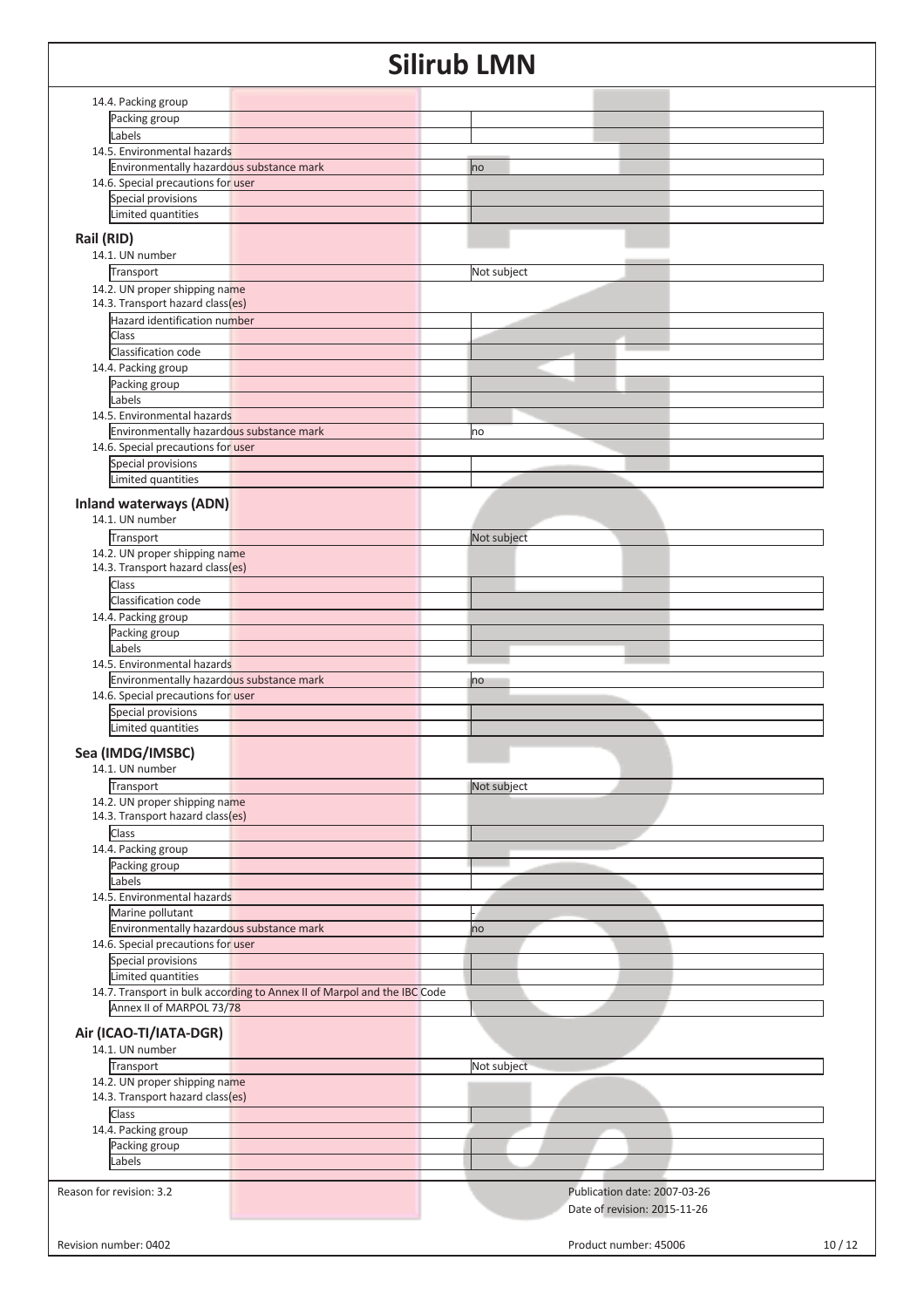|                                             | SIIIrud Livin                                                                                        |                                                                                                                                                                                                     |
|---------------------------------------------|------------------------------------------------------------------------------------------------------|-----------------------------------------------------------------------------------------------------------------------------------------------------------------------------------------------------|
| 14.5. Environmental hazards                 |                                                                                                      |                                                                                                                                                                                                     |
| Environmentally hazardous substance mark    |                                                                                                      | no                                                                                                                                                                                                  |
| 14.6. Special precautions for user          |                                                                                                      |                                                                                                                                                                                                     |
| Special provisions                          |                                                                                                      |                                                                                                                                                                                                     |
|                                             | Passenger and cargo transport: limited quantities: maximum net quantity                              |                                                                                                                                                                                                     |
| per packaging                               |                                                                                                      |                                                                                                                                                                                                     |
| <b>SECTION 15: Regulatory information</b>   |                                                                                                      |                                                                                                                                                                                                     |
|                                             |                                                                                                      | 15.1. Safety, health and environmental regulations/legislation specific for the substance or mixture                                                                                                |
|                                             |                                                                                                      |                                                                                                                                                                                                     |
| <b>European legislation:</b>                |                                                                                                      |                                                                                                                                                                                                     |
| VOC content Directive 2010/75/EU            |                                                                                                      |                                                                                                                                                                                                     |
| <b>VOC content</b>                          |                                                                                                      | <b>Remark</b>                                                                                                                                                                                       |
| < 1%                                        |                                                                                                      |                                                                                                                                                                                                     |
| < 10 g/l                                    |                                                                                                      |                                                                                                                                                                                                     |
| <b>REACH Annex XVII - Restriction</b>       |                                                                                                      |                                                                                                                                                                                                     |
|                                             |                                                                                                      | Contains component(s) subject to restrictions of Annex XVII of Regulation (EC) No 1907/2006: restrictions on the manufacture, placing on the market                                                 |
|                                             | and use of certain dangerous substances, mixtures and articles.                                      |                                                                                                                                                                                                     |
| 2-butanone oxime                            | Liquid substances or mixtures which are                                                              | 1. Shall not be used in:                                                                                                                                                                            |
| hydrocarbons, C13-C23, n-alkanes,           | regarded as dangerous in accordance with                                                             | - ornamental articles intended to produce light or colour effects by means of different                                                                                                             |
| isoalkanes, cyclics, <0.03% aromatics       | Directive 1999/45/EC or are fulfilling the<br>criteria for any of the following hazard classes       | phases, for example in ornamental lamps and ashtrays,                                                                                                                                               |
|                                             | or categories set out in Annex I to Regulation                                                       | - tricks and jokes,<br>- games for one or more participants, or any article intended to be used as such, even with                                                                                  |
|                                             | (EC) No 1272/2008:                                                                                   | ornamental aspects, 2. Articles not complying with paragraph 1 shall not be placed on the                                                                                                           |
|                                             | (a) hazard classes 2.1 to 2.4, 2.6 and 2.7, 2.8                                                      | market.3. Shall not be placed on the market if they contain a colouring agent, unless                                                                                                               |
|                                             | types A and B, 2.9, 2.10, 2.12, 2.13 categories 1<br>and 2, 2.14 categories 1 and 2, 2.15 types A to | required for fiscal reasons, or perfume, or both, if they:<br>can be used as fuel in decorative oil lamps for supply to the general public, and,                                                    |
|                                             |                                                                                                      | - present an aspiration hazard and are labelled with R65 or H304,4. Decorative oil lamps                                                                                                            |
|                                             | (b) hazard classes 3.1 to 3.6, 3.7 adverse                                                           | for supply to the general public shall not be placed on the market unless they conform to                                                                                                           |
|                                             | effects on sexual function and fertility or on<br>development, 3.8 effects other than narcotic       | the European Standard on Decorative oil lamps (EN 14059) adopted by the European<br>Committee for Standardisation (CEN).5. Without prejudice to the implementation of other                         |
|                                             | effects, 3.9 and 3.10;                                                                               | Community provisions relating to the classification, packaging and labelling of dangerous                                                                                                           |
|                                             | (c) hazard class 4.1;                                                                                | substances and mixtures, suppliers shall ensure, before the placing on the market, that the                                                                                                         |
|                                             | (d) hazard class 5.1.                                                                                | following requirements are met:                                                                                                                                                                     |
|                                             |                                                                                                      | a) lamp oils, labelled with R65 or H304, intended for supply to the general public are visibly,<br>legibly and indelibly marked as follows: "Keep lamps filled with this liquid out of the reach of |
|                                             |                                                                                                      | children"; and, by 1 December 2010, "Just a sip of lamp oil - or even sucking the wick of                                                                                                           |
|                                             |                                                                                                      | lamps - may lead to life-threatening lung damage";                                                                                                                                                  |
|                                             |                                                                                                      | b) grill lighter fluids, labelled with R65 or H304, intended for supply to the general public are<br>egibly and indelibly marked by 1 December 2010 as follows: "Just a sip of grill lighter may    |
|                                             |                                                                                                      | lead to life threatening lung damage";                                                                                                                                                              |
|                                             |                                                                                                      | c) lamp oils and grill lighters, labelled with R65 or H304, intended for supply to the general                                                                                                      |
|                                             |                                                                                                      | public are packaged in black opaque containers not exceeding 1 litre by 1 December 2010.6.<br>No later than 1 June 2014, the Commission shall request the European Chemicals Agency to              |
|                                             |                                                                                                      | prepare a dossier, in accordance with Article 69 of the present Regulation with a view to                                                                                                           |
|                                             |                                                                                                      | ban, if appropriate, grill lighter fluids and fuel for decorative lamps, labelled R65 or H304,                                                                                                      |
|                                             |                                                                                                      | intended for supply to the general public.7. Natural or legal persons placing on the market                                                                                                         |
|                                             |                                                                                                      | for the first time lamp oils and grill lighter fluids, labelled with R65 or H304, shall by 1<br>December 2011, and annually thereafter, provide data on alternatives to lamp oils and grill         |
|                                             |                                                                                                      | lighter fluids labelled R65 or H304 to the competent authority in the Member State                                                                                                                  |
|                                             |                                                                                                      | concerned. Member States shall make those data available to the Commission.'                                                                                                                        |
|                                             |                                                                                                      |                                                                                                                                                                                                     |
| <b>National legislation The Netherlands</b> |                                                                                                      |                                                                                                                                                                                                     |
| Silirub LMN                                 |                                                                                                      |                                                                                                                                                                                                     |
| Waste identification (the<br>Netherlands)   | LWCA (the Netherlands): KGA category 05                                                              |                                                                                                                                                                                                     |
| Waterbezwaarlijkheid                        | 11                                                                                                   |                                                                                                                                                                                                     |
|                                             |                                                                                                      |                                                                                                                                                                                                     |
| <b>National legislation Germany</b>         |                                                                                                      |                                                                                                                                                                                                     |
| Silirub LMN<br>WGK                          |                                                                                                      | 1; Classification water polluting based on the components in compliance with Verwaltungsvorschrift wassergefährdender                                                                               |
|                                             | Stoffe (VwVwS) of 27 July 2005 (Anhang 4)                                                            |                                                                                                                                                                                                     |
| 2-butanone oxime                            |                                                                                                      |                                                                                                                                                                                                     |
| MAK - Krebserzeugend                        |                                                                                                      |                                                                                                                                                                                                     |
| Kategorie                                   |                                                                                                      |                                                                                                                                                                                                     |
| TA-Luft                                     | 5.2.5;                                                                                               |                                                                                                                                                                                                     |
| <b>National legislation France</b>          |                                                                                                      |                                                                                                                                                                                                     |
| Silirub LMN                                 |                                                                                                      |                                                                                                                                                                                                     |
| No data available                           |                                                                                                      |                                                                                                                                                                                                     |
|                                             |                                                                                                      |                                                                                                                                                                                                     |
| <b>National legislation Belgium</b>         |                                                                                                      |                                                                                                                                                                                                     |
| Silirub LMN                                 |                                                                                                      |                                                                                                                                                                                                     |
| No data available                           |                                                                                                      |                                                                                                                                                                                                     |
| Reason for revision: 3.2                    |                                                                                                      | Publication date: 2007-03-26                                                                                                                                                                        |
|                                             |                                                                                                      | Date of revision: 2015-11-26                                                                                                                                                                        |
|                                             |                                                                                                      |                                                                                                                                                                                                     |
| Revision number: 0402                       |                                                                                                      | 11/12<br>Product number: 45006                                                                                                                                                                      |